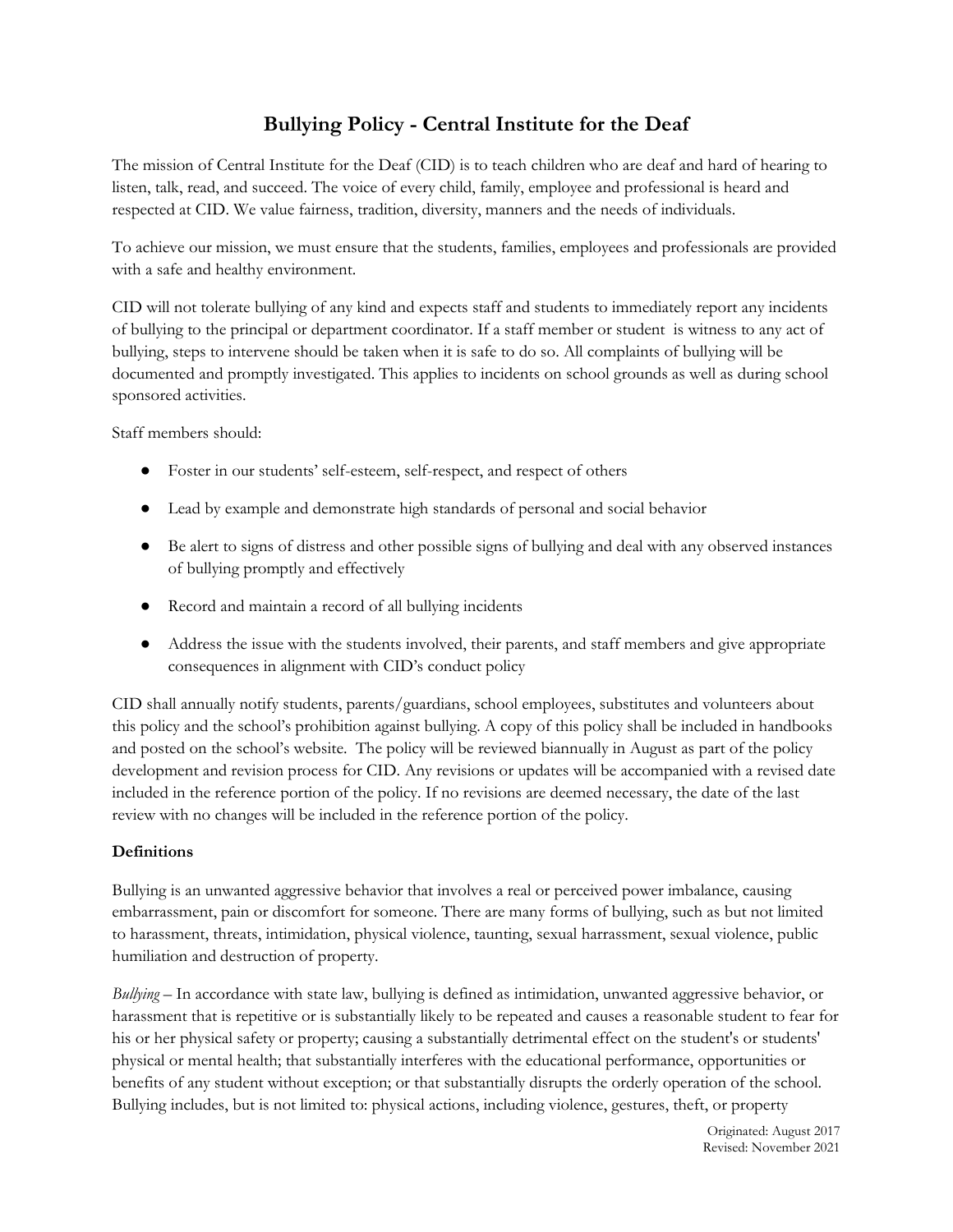damage; oral, written, or electronic communication, including name-calling, put-downs, extortion, or threats; or threats of reprisal or retaliation for reporting such acts.

*Cyberbullying* – A form of bullying committed by transmission of a communication including, but not limited to, a message, text, sound or image by means of an electronic device including, but not limited to, a telephone, wireless telephone or other wireless communication device, computer or pager. The school has jurisdiction over cyberbullying that uses the school's technology resources or that originates on school property, at a school activity or on school transportation. Even when cyberbullying does not involve school property, activities or technology resources, the school will impose consequences and discipline for those who engage in cyberbullying if there is a sufficient nexus to the educational environment, the behavior materially and substantially disrupts the educational environment, the communication involves a threat as defined by law, or the school is otherwise allowed by law to address the behavior.

# **Reporting Bullying**

CID employees, substitutes or volunteers are expected to intervene to prevent student bullying, appropriately discipline the perpetrator, assist the victim and report the incident to the principal/coordinator for further investigation and action. Any school employee, substitute or volunteer who witnesses or has firsthand knowledge of bullying of a student must report the incident to the principal/coordinator as soon as possible, but no later than two school days after the incident.

Students who have been subjected to bullying, or who have witnessed or have knowledge of bullying, are encouraged to promptly report such incidents to a school employee. Any school employee receiving such a report shall promptly transmit the report to the principal/coordinator. Anonymous reports are also accepted.

Principal/ECC Coordinator: Lynda Berkowitz, 314.977.0120, [lberkowitz@cid.edu](mailto:lberkowitz@cid.edu)

Primary Coordinator: Amy Hudson, 314.977.0155, [ahudson@cid.edu](mailto:ahudson@cid.edu)

The Principal or Coordinator shall promptly inform parent(s)/guardians(s) of all students involved in an alleged incident of bullying and discuss, as appropriate, the availability of school counseling services, other interventions, and restorative measures.

# **Investigation**

Within two school days of receiving a report of bullying, a CID administrator will initiate an investigation of the incident. The investigation shall be completed within ten school days of the date the report of bullying was received unless good cause exists to extend the investigation. Upon completion of the investigation, the investigator (principal/coordinator) will decide whether bullying or harassment occurred and, if so, whether additional discipline is warranted in accordance with the school's student conduct code. The investigator will generate a written report of the investigation and findings. The principal/coordinator will document the report in the files of the victim and the alleged or actual perpetrator of bullying. All reports will be kept confidential in accordance with state and federal law.

If the incident involved allegations of illegal discrimination or harassment, the principal/coordinator's decision may be appealed in accordance with school policy. Appeals for student discipline can be brought forth to the principal/coordinator.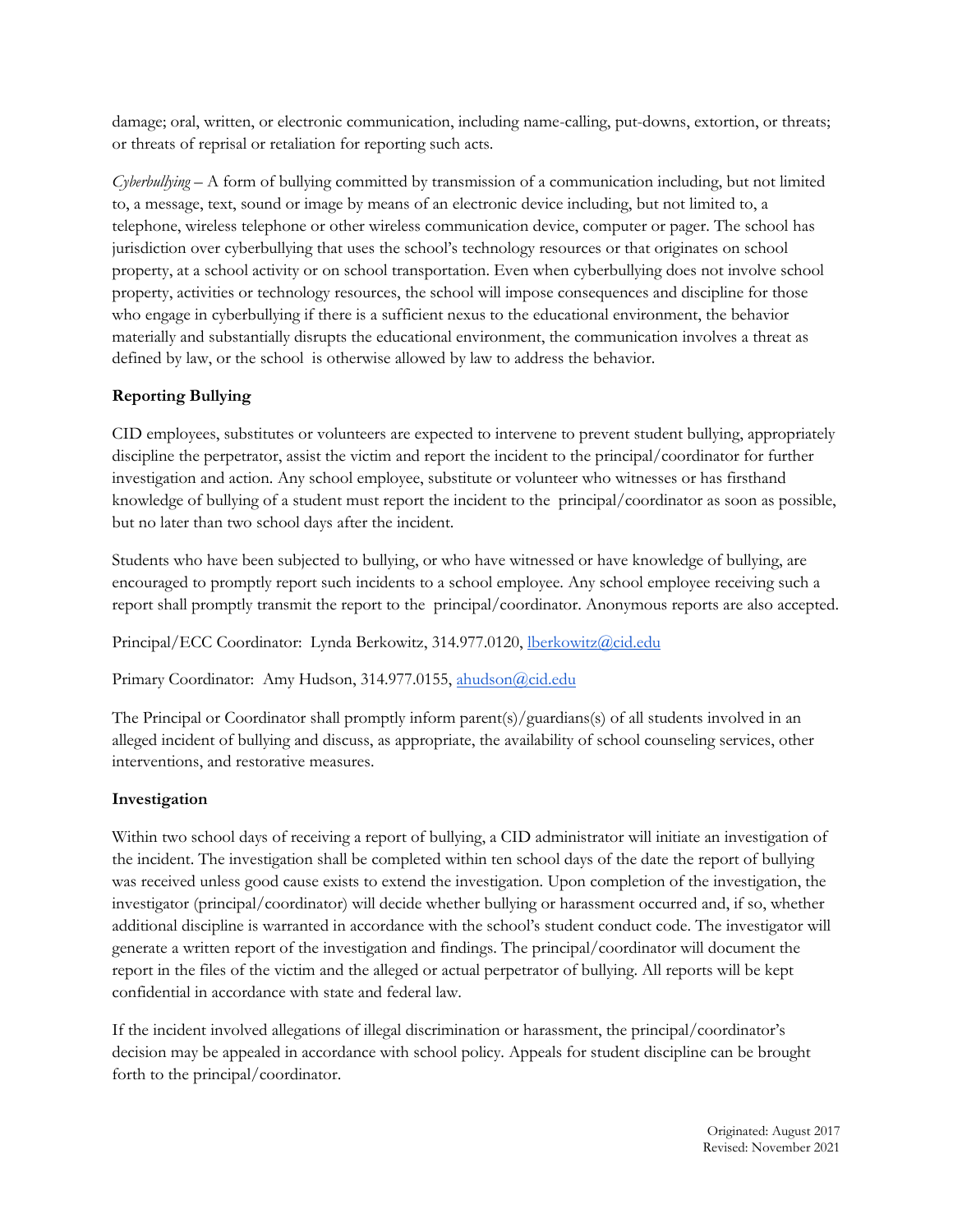The principal or other appropriate school staff will work with victims and their families to access resources and services to help them deal with any negative effects that resulted from the incident.

# **Bullying Interventions:**

CID will take a proactive approach to bullying within the school by providing education and information about bullying and this policy to the community every year. Interventions that can be taken to address bullying, which may include, but are not limited to restorative measures, social-emotional skill building, counseling, and outside services. School officials or other appropriate CID staff are encouraged to work with students who may be victims of bullying about how to overcome the negative effects of bullying including, but not limited to:

- 1. Focusing on the student's own self-worth.
- 2. Teaching the student to defend himself or herself assertively and effectively without violence.
- 3. Helping the student develop social skills.
- 4. Assisting the student in developing self-confidence and a sense of control in one's life.

## **Consequences for falsely accusing others for bullying:**

Students or staff who make false accusations will be disciplined and receive consequences and appropriate remedial actions according to the school's conduct code.

### **Retaliation**:

Bullying retaliation will not be tolerated at CID. Students who participate in bullying or who retaliate against anyone who reports bullying will be disciplined in accordance with the school's conduct code. We will have ongoing conversations with the parents as well as the student and sessions with the school counselor will be scheduled as well.

#### **Incidents outside of school:**

Even in situations where the school does not have jurisdiction to discipline a student for bullying, such as when the acts take place off campus and there is an insufficient nexus to the school, the principal/coordinator will take appropriate actions to assist student victims. Such actions may include, but are not limited to, contacting the parents/guardians of the victim and the alleged perpetrators, communicating that this behavior is not allowed on school grounds or at school activities, notifying the appropriate staff to assist the victim, and taking additional action when appropriate, such as notifying law enforcement or social media companies of inappropriate online activity.

- Conversations with students reminding them of the policies and rules of bullying and reminding that those rules still apply when not on campus
- Speak with parents to ensure positive reinforcement and kindness
- CID will work together with students and parents to maintain a safe and healthy environment at all times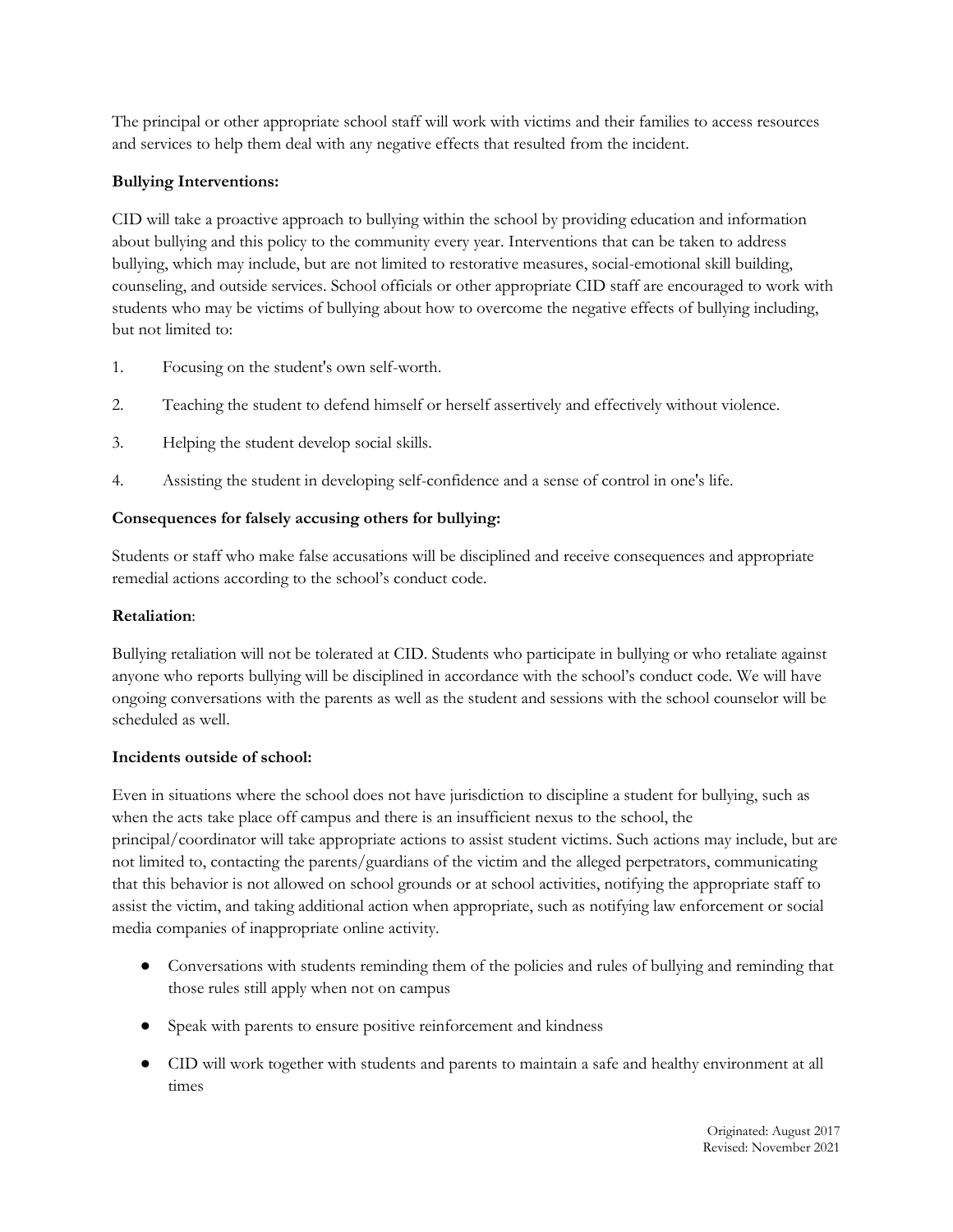#### **Evaluation**

The policy will be reviewed biannually in August as part of the policy development and revision process for CID. Data will be collected to monitor occurrences of bullying, location of occurrences, types of bullying, interventions and their outcomes. The data will be used to inform the evaluation and revision process in order to determine potential changes to the policy.

#### **Policy Publication**

The school shall annually notify students, parents/guardians, school employees, substitutes and volunteers about this policy and the school's prohibition against bullying. A copy of this policy shall be included in handbooks and posted on the school's website at https://cid.edu/families-and-children/cid-parents

## **State of Missouri Bullying Law:**

CID recognizes that bullying is contrary to State law and the policy of the school

#### **160.775. Anti-bullying policy required — definition — content, requirements. —**

1. Every district shall adopt an anti-bullying policy by September 1, 2007.

2. **"Bullying"** means intimidation, unwanted aggressive behavior, or harassment that is repetitive or is substantially likely to be repeated and causes a reasonable student to fear for his or her physical safety or property; substantially interferes with the educational performance, opportunities, or benefits of any student without exception; or substantially disrupts the orderly operation of the school. Bullying may consist of physical actions, including gestures, or oral, cyberbullying, electronic, or written communication, and any threat of retaliation for reporting of such acts. Bullying of students is prohibited on school property, at any school function, or on a school bus. **"Cyberbullying"** means bullying as defined in this subsection through the transmission of a communication including, but not limited to, a message, text, sound, or image by means of an electronic device including, but not limited to, a telephone, wireless telephone, or other wireless communication device, computer, or pager.

3. Each district's anti-bullying policy shall be founded on the assumption that all students need a safe learning environment. Policies shall treat all students equally and shall not contain specific lists of protected classes of students who are to receive special treatment. Policies may include age-appropriate differences for schools based on the grade levels at the school. Each such policy shall contain a statement of the consequences of bullying.

4. Each district's anti-bullying policy shall be included in the student handbook and shall require, at a minimum, the following components:

(1) A statement prohibiting bullying, defined no less inclusively than in subsection 2 of this section;

(2) A statement requiring district employees to report any instance of bullying of which the employee has firsthand knowledge. The policy shall require a district employee who witnesses an incident of bullying to report the incident to the district's designated individual at the school within two school days of the employee witnessing the incident;

(3) A procedure for reporting an act of bullying. The policy shall also include a statement requiring that the district designate an individual at each school in the district to receive reports of incidents of bullying. Such individual shall be a district employee who is teacher level staff or above;

(4) A procedure for prompt investigation of reports of violations and complaints, identifying one or more employees responsible for the investigation including, at a minimum, the following requirements: